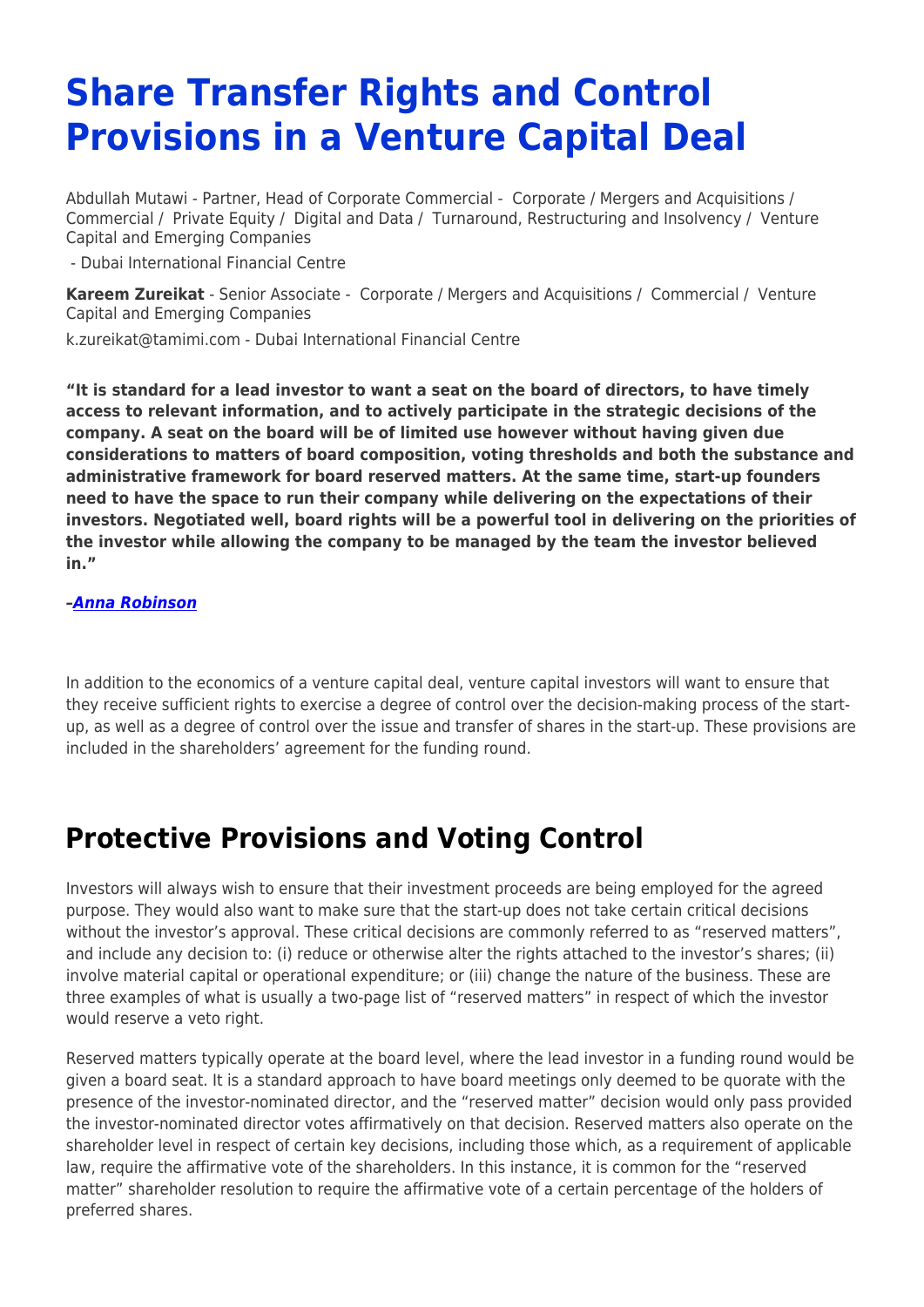## **Share Transfer Rights**

The mechanics governing transfers of shares of a start-up are of vital importance to investors and founders' alike. These provisions can give shareholders the right to participate in future funding rounds, the right to acquire shares before they are transferred to third parties, or even force the sale of the shares of the minority shareholders in the event of a buyout. They can have a significant impact on the process for selling shares in the start-up, and if drafted incorrectly, can potentially frustrate buyout transactions or at least cause sufficient issues and complications with the sale process.

We have summarised some of the most common share transfer rights below.

#### **Pre-emption rights**

A pre-emption right is offered to existing shareholders in respect of any future issues of shares (or other convertible securities) by the start-up, giving the existing shareholders the first option to purchase the newly issued shares. A pre-emption right typically offers the shareholders a right to maintain (or increase) their ownership percentage by subscribing for new shares on a pro rata basis. A failure by the existing shareholders to subscribe for the shares typically allows the start-up to offer these shares (or any remaining portion that remains unsubscribed by the existing shareholders) to third parties. In certain instances, the pre-emption rights are offered to only a certain class of shareholders, or certain 'major investors' that hold a significant portion of the outstanding preferred shares.

A standard approach to every new funding round is to either obtain waivers from all non-participating shareholders in respect of their pre-emption rights, or otherwise offer the new shares to the existing shareholders first, and then (after the expiry of the period during which existing shareholders may exercise their pre-emption rights) offer the new shares to the new investors.

## **Rights of first refusal**

A right of first refusal is offered to existing shareholders in respect of any transfer of shares by a shareholder in the start-up to a third party. The right gives the existing shareholders of the start-up a right to purchase the shares being sold before a third party can acquire the shares. In a venture capital transaction, a right of first refusal may also be granted to the start-up in priority to the existing shareholders. In certain instances, the rights of first refusal are offered to only a certain class of shareholders, or certain "major shareholders" that hold a significant portion of the outstanding preferred shares.

# **Tag along (co-sale) rights**

A tag along (or co-sale) right is typically offered to the holders of preferred shares upon the transfer of shares in the start-up to a third party, particularly transfers by the founder or co-founders. The right gives the investor (as minority shareholder and holder of preferred shares) the right to join the sale of shares to a third party. Investors and founders should be very careful when drafting the tag along right, as the key